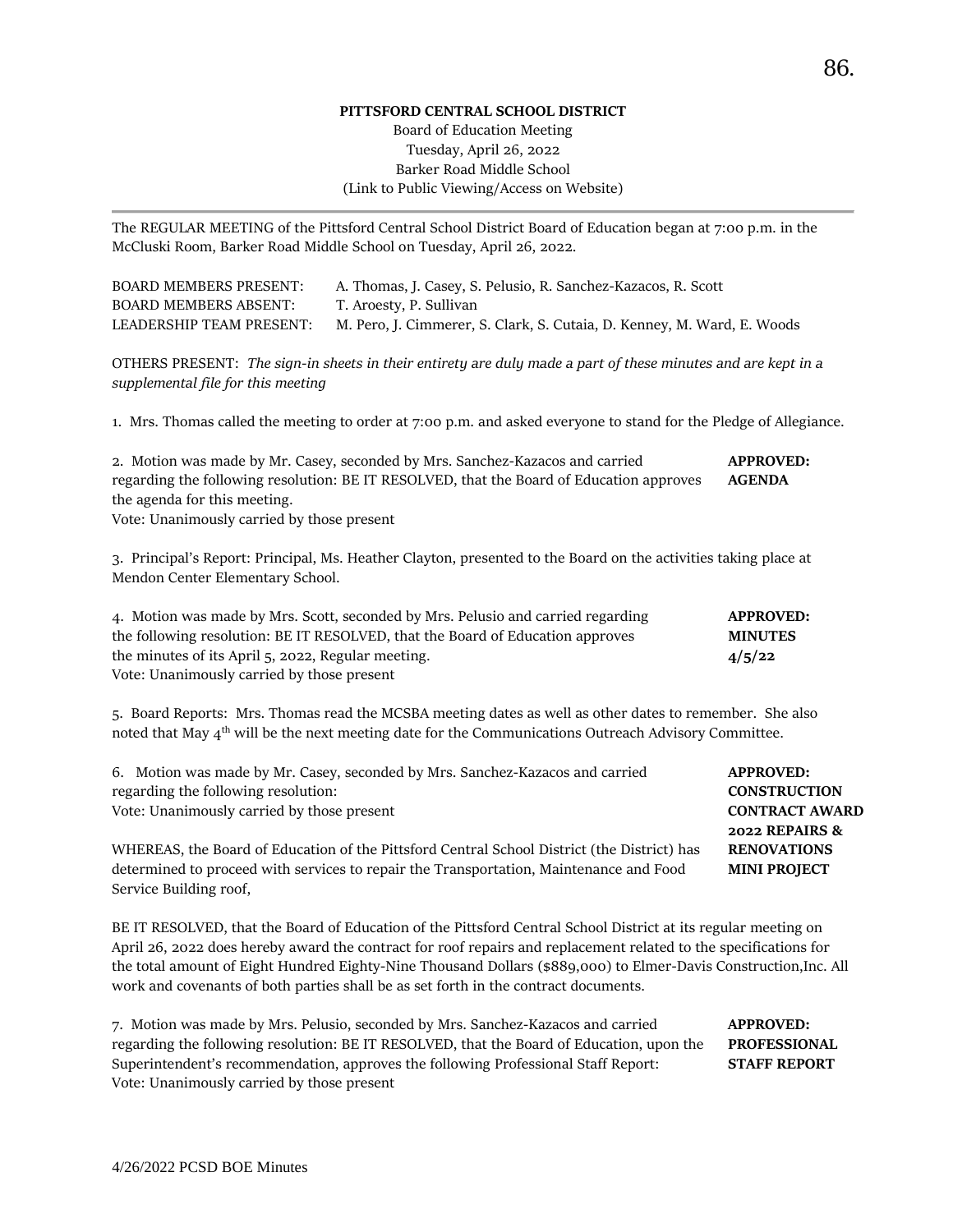# 87.

### A. Certificated Staff - Increase in FTE from .7 to .9

| Name:                  | Julie Wilkins                      |
|------------------------|------------------------------------|
| Position:              | BRMS .5 English/ .4 World Language |
| Type of Position:      | Part Time                          |
| Tenure Area:           | English/World Language             |
| Probationary Period:   | N/A                                |
| Certification:         | Professional                       |
| Salary:                | \$55,260.00                        |
| <b>Effective Date:</b> | 03/17/2022                         |

B. Appointment – Supervisory & Technical

| Name:                  | Erik Halbritter                        |
|------------------------|----------------------------------------|
| Position:              | <b>Computer Application Specialist</b> |
| Type of Position:      | Full -Time                             |
| Probationary Period:   | 1 Year                                 |
| Salary:                | \$57,000.00                            |
| <b>Effective Date:</b> | 04/25/2022                             |

C. Resignations – Teacher – see attached Lisa Williams

### D. Resignations – Registered Nurse/SNT – see attached Karlie Borrell

8. Motion was made by Mr. Casey, seconded by Mrs. Scott and carried **APPROVED:**  regarding the following resolution: BE IT RESOLVED, that the Board of Education, upon the **SUPPORT**  Superintendent's recommendation, approves the following Support Staff Report: **STAFF REPORT**  Vote: Unanimously carried by those present

| <b>CLERICAL</b> |                  |      | LENGTH |            |
|-----------------|------------------|------|--------|------------|
| RESIGNATIONS    | <b>POSITION</b>  | BLDG | OF SVC | DATE       |
| Hanna Nayrouz   | School Aide      | MCE  | 4 Vrs. | 04/22/2022 |
| Shauna James    | Office Clerk III | PRE  | 7 yrs. | 06/24/2022 |

| CUSTODIAL/MAINTENANCE |                     |             |              |               |             |
|-----------------------|---------------------|-------------|--------------|---------------|-------------|
| <b>APPOINTMENTS</b>   | <b>POSITION</b>     | <b>BLDG</b> | <b>HOURS</b> | DATE          | SALARY      |
| Alejandra Washington  | Security Worker     | TMF         | 40 wk.       | 03/14/2022    | \$40,250.00 |
| <b>FOOD SERVICE</b>   |                     |             |              | <b>LENGTH</b> |             |
| <b>RESIGNATIONS</b>   | <b>POSITION</b>     | <b>BLDG</b> |              | OF SVC        | <b>DATE</b> |
| Sandra Mehlenbacher   | Food Service Worker | ACE         |              | 1 yr.         | 06/23/2022  |

9. Motion was made by Mrs. Pelusio, seconded by Mrs. Sanchez-Kazacos and carried **APPROVED:**  regarding the following resolution: BE IT RESOLVED, that the Board of Education approves **ASSISTIVE** the new position of Assistive Technology Specialist as presented. **TECHNOLOGY** Vote: Unanimously carried by those present **SPECIALIST** 

10. Mrs. Ward presented on the High School Science Program.

11. Special Education Report: Ms. Woods noted all items would be acted upon under the Consent Agenda.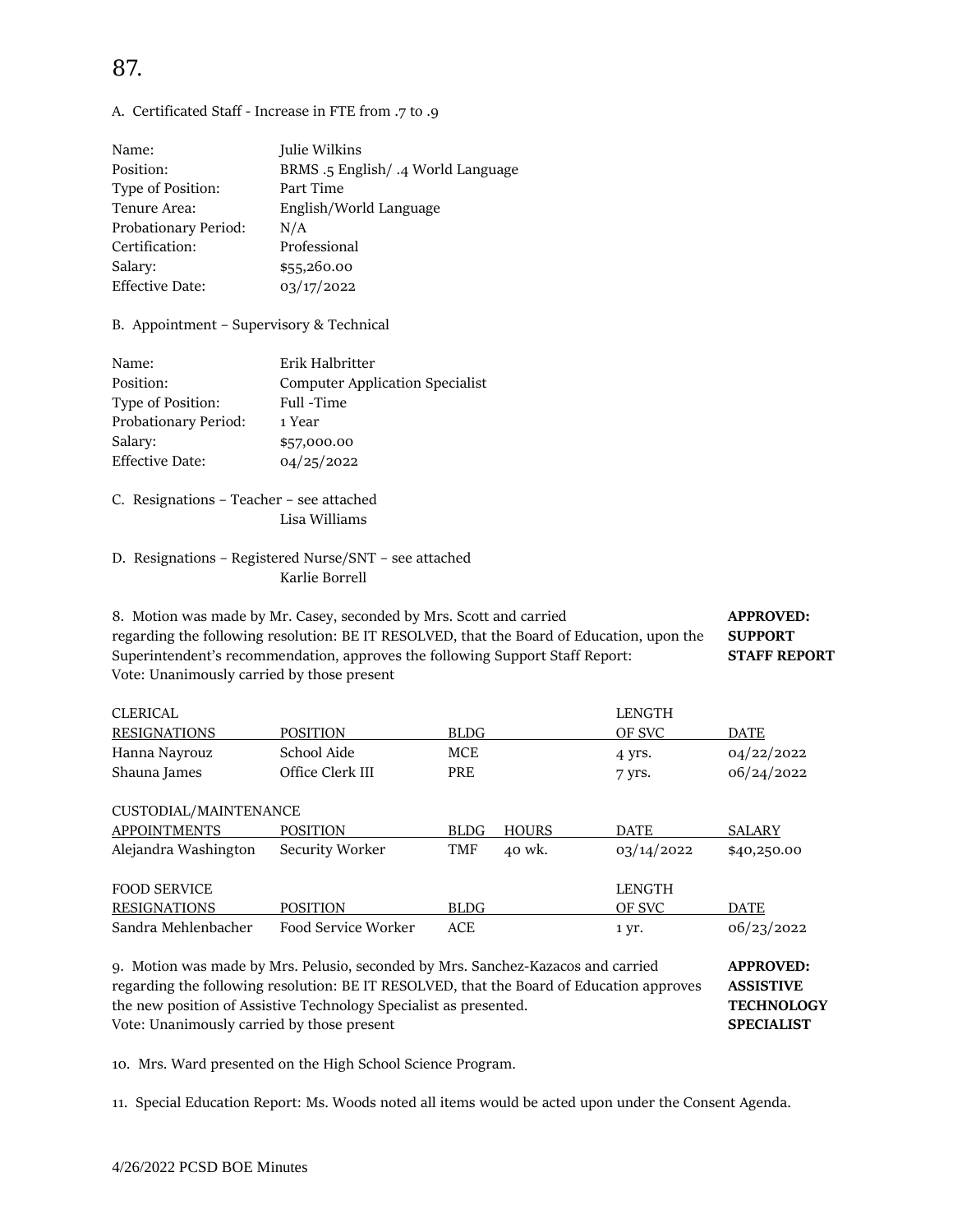12. Superintendent's Report: Mr. Pero highlighted the following gifts to the District:

- A donation of \$7,600.00 from Calkins Road Student Council for the purchase of six (6) water filling stations to be placed throughout Calkins Road Middle School.
- A donation of \$2,000.00 from Enalas LLC to Thornell Road Elementary Schools Odyssey of the Mind team to be used for the O.O.T.M. Global Competition.

Mr. Pero also noted the first reading of the following Policy: #7510 – District Wellness Policy

Mr. Pero acknowledged Mendon High School student, Tianyue (Joyce) Shi, as being one of 620 semifinalists to advance to the final round of the 2022 U.S. Presidential Scholars competition. He explained the significance of this achievement was that she started with 3.7 million competitors. Mr. Pero wished Joyce the best of luck and applauded her efforts thus far in this already amazing feat.

Mr. Pero also spoke about the complexities of schools today and how every student has different necessities. He said that the District has done its best to accommodate and provide a wide range of needs for a wide range of students, year after year and within the confines of every budget. Mr. Pero ended by saying that he looks forward to seeing everyone at the next Board meeting/budget hearing, where the budget will reflect the continuation of support and the various needs of our students while also providing robust rigorous programing.

| 13. Motion was made by Mrs. Sanchez-Kazacos, seconded by Mrs. Scott and carried          | <b>APPROVED:</b> |
|------------------------------------------------------------------------------------------|------------------|
| regarding the following resolution: BE IT RESOLVED, that the Board of Education approves | <b>CONSENT</b>   |
| the following items per the Consent Agenda:                                              | <b>AGENDA</b>    |
| Vote: Unanimously carried by those present                                               |                  |
|                                                                                          |                  |

Bid Awards:

BOCES II Cooperative Fine Paper Economy Products and Solutions \$52.29/case\*

Committee on Special Education: Amendments - Agreement No Meetings, Annual Reviews, Initial Eligibility Determination Meetings, Reevaluation/Annual Reviews, Requested Reviews.

Sub-Committee on Special Education: Amendments, Amendments – Agreement No Meetings, Annual Reviews, Reevaluation/Annual Reviews, Reevaluation Reviews.

Committee on Preschool Special Education: Reevaluation/Annual Reviews, Amendments - Agreement No Meetings, Initial Eligibility Determination Meetings.

Gifts to the District: Donation of \$7,600.00 from Calkins Road Student Council for the purchase of six (6) water filling stations to be placed throughout Calkins Road Middle School.

A donation of \$2,000.00 from Enalas LLC to Thornell Road Elementary Schools Odyssey of the Mind team to be used for the O.O.T.M. Global Competition.

14. New Business: Mrs. Thomas formally announced that both she and Mr. Sullivan would not be running for reelection this year. Mrs. Thomas read Mr. Sullivan's message to the community, as he was not in attendance this evening. Mrs. Thomas read her formal statement and noted that she was recently selected to be the next Executive Director of Monroe County School Boards Association (MCSBA).

15. Public Comment: Mrs. Thomas reminded audience members of the rules of engagement. Five people addressed the Board.

Mrs. Emily Kay formally announced her intent to run for a seat on the Board of Education.

Mrs. Thomas read one write-in comment from Mr. Dave Berk, formally announcing his intent to run for a seat on the Board of Education.